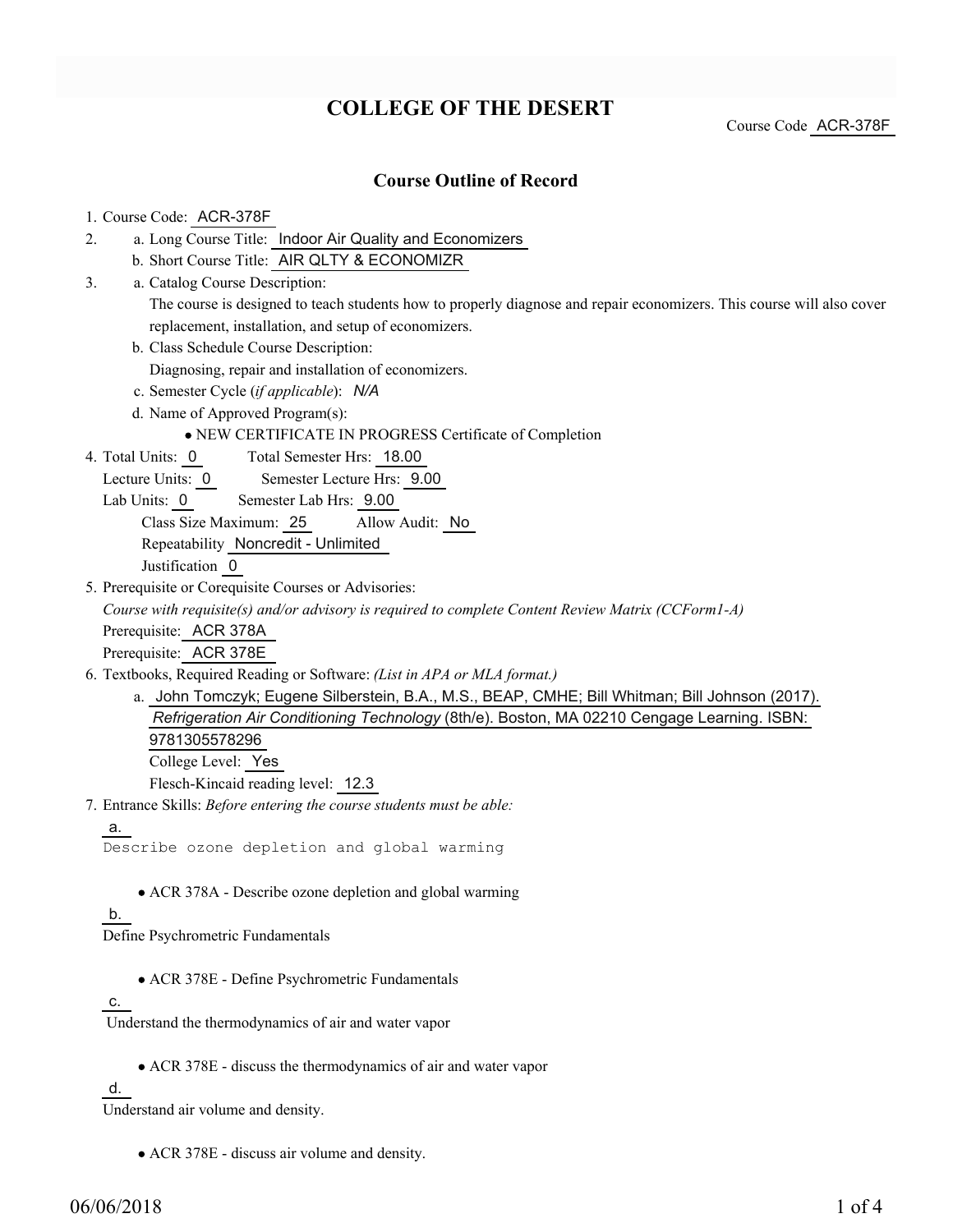# ACR 378F-Indoor Air Quality and Economizers

### e.

Understand the comfort zone and the effect different temperatures and relative humidity has on human comfort.

- ACR 378E discuss the comfort zone and the effect different temperatures and relative humidity has on human comfort.
- 8. Course Content and Scope:

Lecture:

- 1. Define indoor air quality IAQ.
- 2. Define Ventilation.
- 3. Describe ASHRAE Standard 62.
- 4. Explain fixed dry bulb. differential dry bulb, fixed enthalpy, and differential enthalpy.
- 5. Describe economizers
- 6. Discus demand control ventilation( DCV)
- 7. Define temperature and humidity regions to properly setup economizer .
- 8. Review of Califonia T-24, energy code , as it applied to economizers.
- 9. Explain and discussion solution for repairing economizers.
- 10. Introduction of advanced building controls and how they function with economizers.

Lab: *(if the "Lab Hours" is greater than zero this is required)*

- Economizer diagnostics
- Economizer set up
- Demand ventilation set up
- 9. Course Student Learning Outcomes:
	- 1.

Evaluate an economizer and determine if it is operating properly.

#### 2.

Set up the controls on an economizer for proper operation.

### 3.

Understand when to economize and when not to.

### 4.

Demonstrate understanding of demand control ventilation and how it is integrated in economizers.

- 10. Course Objectives: Upon completion of this course, students will be able to:
	- a. Understand different control methods of economizers
	- b. Set up digital economizers
	- c. Set minimum position on economizers
	- d. Set up demand control ventilation
- Methods of Instruction: *(Integration: Elements should validate parallel course outline elements)* 11.
	- a. Activity
	- b. Collaborative/Team
	- c. Demonstration, Repetition/Practice
	- d. Discussion
	- e. Participation
	- f. Technology-based instruction

12. Assignments: *(List samples of specific activities/assignments students are expected to complete both in and outside of class.)*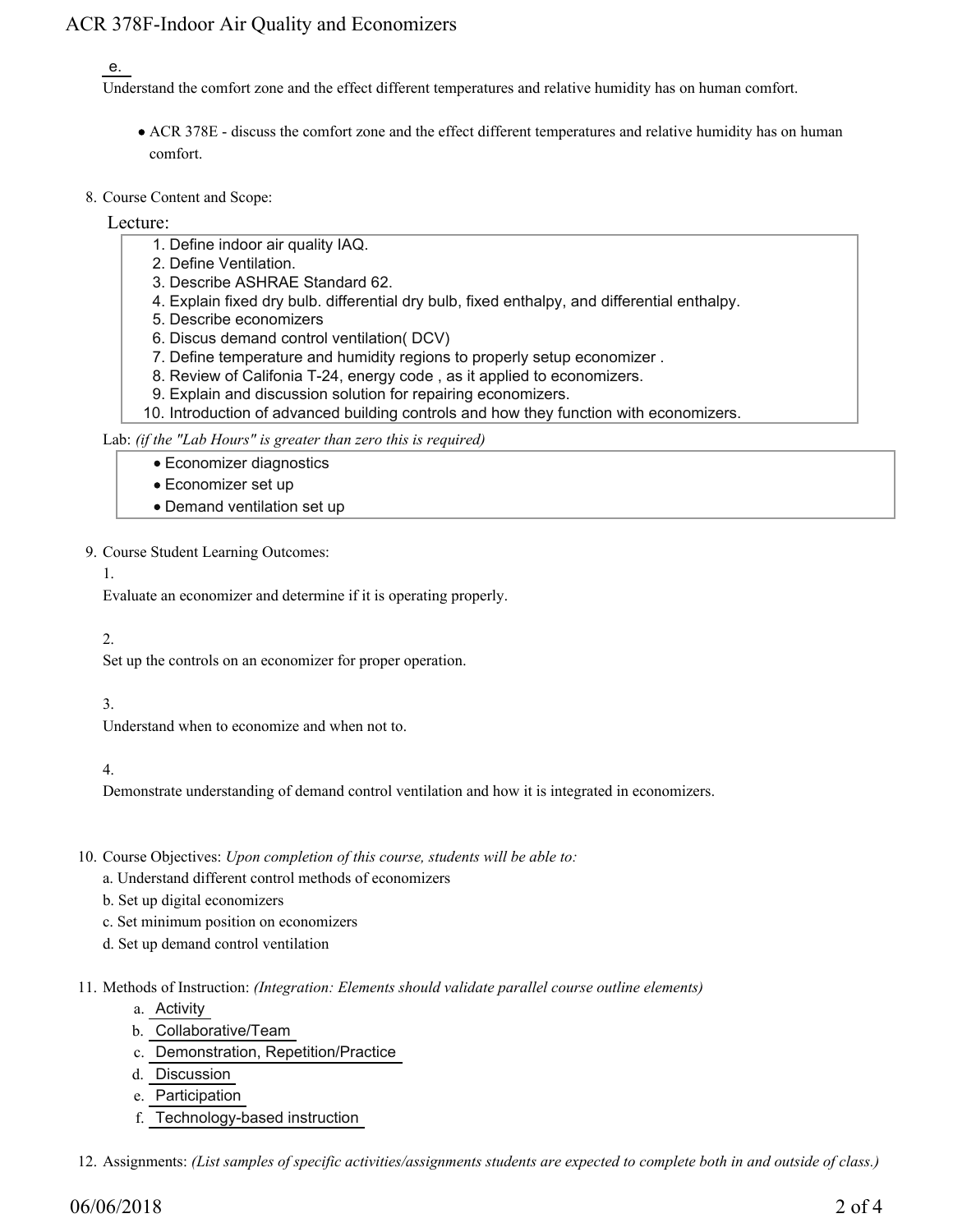# ACR 378F-Indoor Air Quality and Economizers

In Class Hours: 18.00

Outside Class Hours: 18.00

- a. In-class Assignments
	- Reading Assignments
	- Projects
		- use psychrometric to plot economizer set points
		- setup economizer based on scheme based on perameters
- b. Out-of-class Assignments

Reading Assignments

- 13. Methods of Evaluating Student Progress: The student will demonstrate proficiency by:
	- True/false/multiple choice examinations
	- Student participation/contribution
	- Student preparation
	- Organizational/timelines assessment
- 14. Methods of Evaluating: Additional Assessment Information:
- 15. Need/Purpose/Rationale -- All courses must meet one or more CCC missions.
	- PO Career and Technical Education
		- Fulfill the requirements for an entry- level position in their field.

Display the skills and aptitude necessary to pass certification exams in their field.

IO - Personal and Professional Development

Self-evaluate knowledge, skills, and abilities.

- Value the feedback of others.
- 16. Comparable Transfer Course

| <b>University System</b>                                     | <b>Campus</b>      | <b>Course Number</b> | <b>Course Title</b> | <b>Catalog Year</b> |  |  |
|--------------------------------------------------------------|--------------------|----------------------|---------------------|---------------------|--|--|
| 17. Special Materials and/or Equipment Required of Students: |                    |                      |                     |                     |  |  |
| 18. Materials Fees:                                          | Required Material? |                      |                     |                     |  |  |

|  | <b>Material or Item</b> | <b>Cost Per Unit</b> | <b>Total Cost</b> |
|--|-------------------------|----------------------|-------------------|
|--|-------------------------|----------------------|-------------------|

19. Provide Reasons for the Substantial Modifications or New Course:

The CEC has mandated that all commercial HVAC Package units 5 tons and larger must be equipped with economizers. Commercial HVAC equipment that have economizers that are setup properly can save a significant amount of money however most economizers do not function properly or are not setup properly and they waste a significant amount of money. This course is necessary for an introduction to the proper understanding of air properties necessary for setting up the controls on an economizer. This course focuses on proper setup and diagnosis of economizers.

- a. Cross-Listed Course *(Enter Course Code)*: *N/A* b. Replacement Course *(Enter original Course Code)*: *N/A* 20.
- 21. Grading Method *(choose one)*: Pass/No Pass Only
- 22. MIS Course Data Elements
	- a. Course Control Number [CB00]: CCC000580371
	- b. T.O.P. Code [CB03]: 94600.00 Environmental Control Tec
	- c. Credit Status [CB04]: N Noncredit